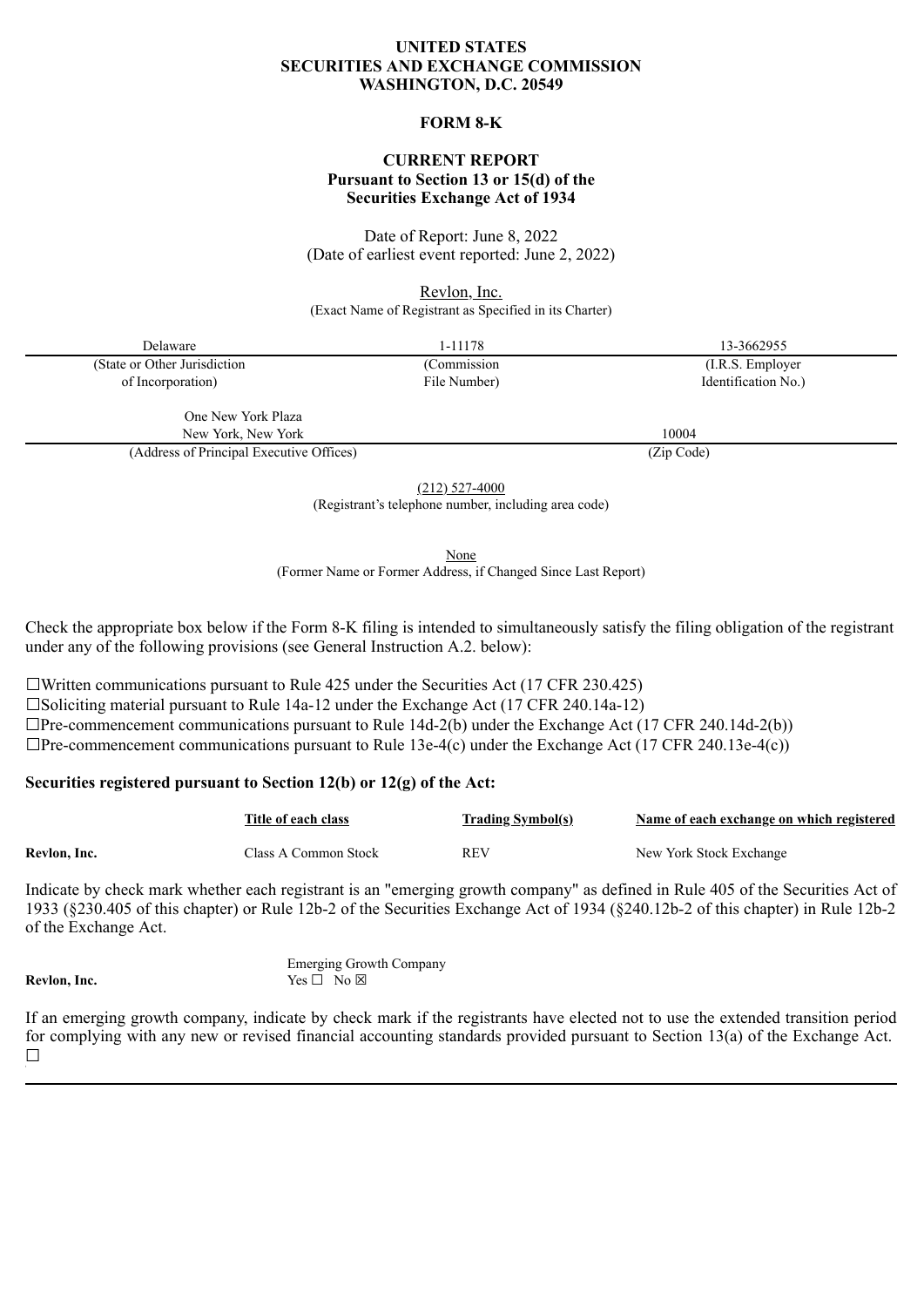#### **Item 5.07. Submission of Matters to a Vote of Security Holders.**

On June 2, 2022, Revlon, Inc. (the "**Company**") held its 2022 Annual Stockholders' Meeting (the "**Meeting**") at which the Company's stockholders:

- 1. approved the election of the following persons as members of the Company's Board of Directors to serve until the next annual stockholders' meeting and until such directors' successors are elected and shall have been qualified: Ronald O. Perelman, E. Scott Beattie, Alan Bernikow, Kristin Dolan, Cristiana Falcone, Ceci Kurzman, Victor Nichols, Debra Perelman and Barry Schwartz;
- 2. ratified the Audit Committee's selection of KPMG LLP ("**KPMG**") as the Company's independent registered public accounting firm for 2022; and
- 3. approved the Fifth Amended and Restated Revlon, Inc. Stock Plan.

The following is a tabulation of the votes cast at the Meeting with respect to each proposal:

#### Proposal No. 1 – the annual Election of Directors:

| <b>Director Nominee</b>       | <b>Votes For</b> | <b>Votes Withheld</b> | <b>Broker Non-Votes</b> |
|-------------------------------|------------------|-----------------------|-------------------------|
| Ronald O. Perelman (Chairman) | 47,441,199       | 1,532,320             | 2,474,884               |
| E. Scott Beattie              | 48,427,918       | 545,601               | 2,474,884               |
| Alan Bernikow                 | 48,136,268       | 837,251               | 2,474,884               |
| Kristin Dolan                 | 48,266,143       | 707,376               | 2,474,884               |
| Cristiana Falcone             | 48,788,552       | 184,967               | 2,474,884               |
| Ceci Kurzman                  | 48,269,150       | 704,369               | 2,474,884               |
| Victor Nichols                | 48,266,693       | 706,826               | 2,474,884               |
| Debra Perelman                | 48,672,818       | 300,701               | 2,474,884               |
| Barry Schwartz                | 48,785,575       | 187,944               | 2,474,884               |

Proposal No. 2 – the ratification of the Audit Committee's selection of KPMG as the Company's independent registered public accounting firm for 2022**\***:

|                                                   | For       | votes        | ntions:    |
|---------------------------------------------------|-----------|--------------|------------|
|                                                   | otes/     | Vgainst      | he         |
| $\sim$<br>$\epsilon$<br>Rati<br>' PMC<br>fication | .680<br>. | oο<br>88.50. | .046<br>т. |

\*There were no broker non-votes with respect to the ratification of the Audit Committee's selection of KPMG, as this was a "routine" proposal.

Proposal No. 3 – approval of the Fifth Amended and Restated Revlon, Inc. Stock Plan:

|                                                        | <b>Votes For</b> | Votes.<br>Against | Abstentions | <b>Broker Non-Votes</b> |
|--------------------------------------------------------|------------------|-------------------|-------------|-------------------------|
| Second<br>Amendment to the Fourth Amended and Restated | 48,567,256       | 310,098           | 95,853      | 2,474,884               |
| Revlon, Inc. Stock Plan                                |                  |                   |             |                         |